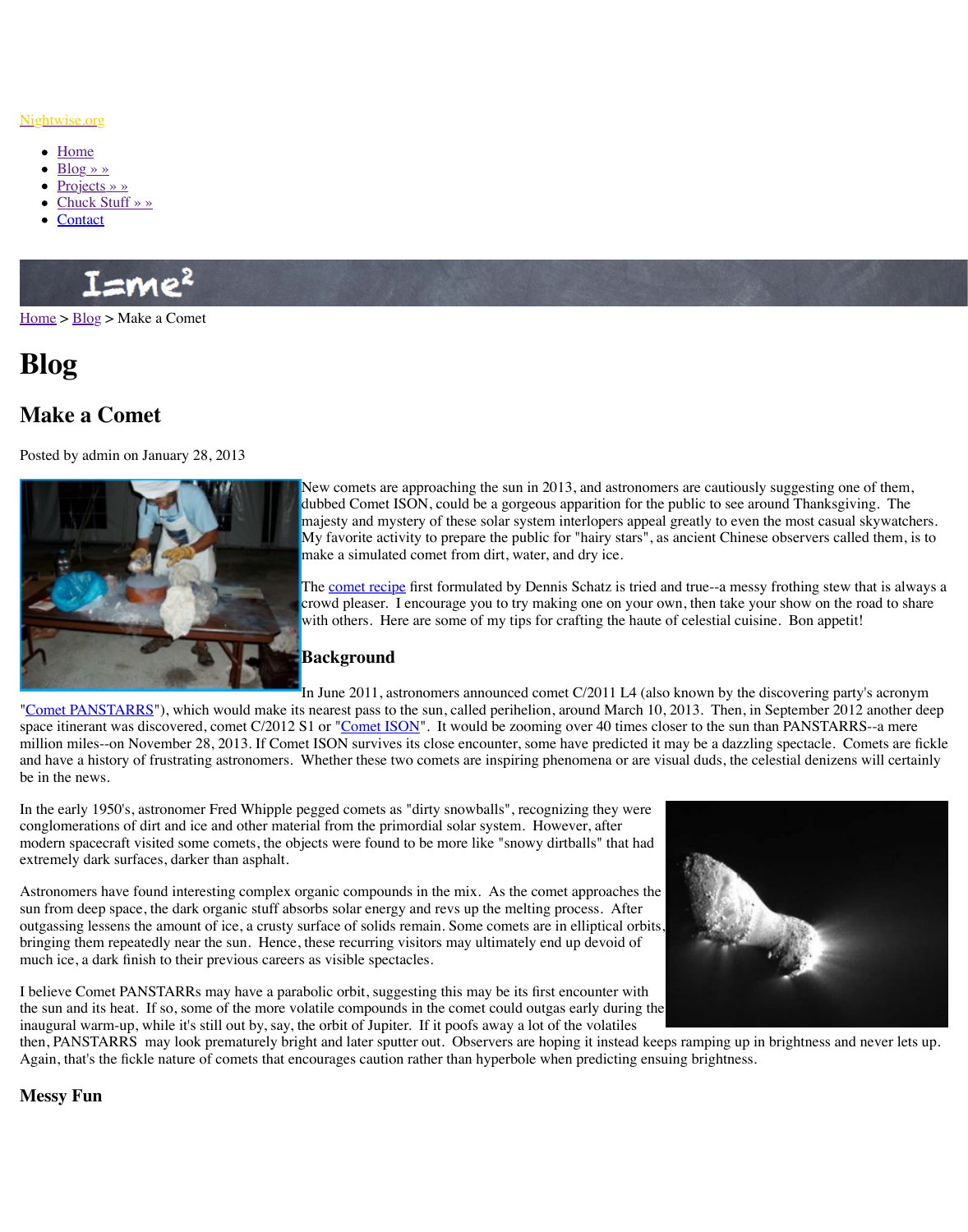

Keeping a crowd of kids focused while you're compressing someone else's comet can be challenging. Be ever wary of where the dry ice is stored, for c assistant herd the kids so you can focus on the

Though I alone scoop and pour the dry ice, I all spewing from the bag conjures up all kinds of best Macbeth performance:

*Double, double toil and trouble; Fire burn, and caldron bubble. Fillet of a fenny snake, In the caldron boil and bake; Eye of newt, and toe of frog, Wool of bat, and tongue of dog...*

For safety, I alone squeeze the bag and form the F

splash some more water into the bag if the mixture is crumbly. Once I sense the comet is well with me. By then, most of the freezing action is done, but it gives them more ownership in t

When it's time to reveal the comet, I remind them that a comet is named informally after its formal names refer to the year and the number of the discovery. Again, Comet ISON is actually ask the student his/her name, and as they peek inside, grab the glob, and pull it out, I announ fanfare, "Ladies and gentlemen, I present to you Comet (Kid's Name)!"

If the comet seems to be a failure with multiple fractured pieces, don't despair. Suggest that' to comets in reality as they sometimes break up. A stunning example was Comet Shoemake broke into a "string of pearls" that sequentially smashed into Jupiter in 1994. The resulting s Jupiter were one of the most impressive sites I've ever seen with my telescope. Perhaps Cone torn apart by the sun's gravity during its close encounter. We don't know.

## **Comets Are Deceiving**

If your audience is large, a good way to show the outgassing is to place the comet on an over prevent issues of cold ice on heated glass, you may want to insert an intervening base for the off the surface, like a petri dish.) The projected vapor will look dark and wispy, but you can simulate solar wind making a tail.

That solar wind is an outpouring of charged particles from the sun, which can be simulated v which you walk your homemade comet. It's important to note the tail is always blown back hence, you can never really tell from a picture what direction the comet is traveling. While t behind its direction of travel. However, as it rounds the sun and travels back out into deep sp long hair walking with the wind to her back. You can preface this notion with a photo of a c admittedly a trick question. Without reference to the direction of the sun, you cannot tell the

As mentioned, comets are notoriously fickle. Astronomers heralded Comet Kohoutek in 197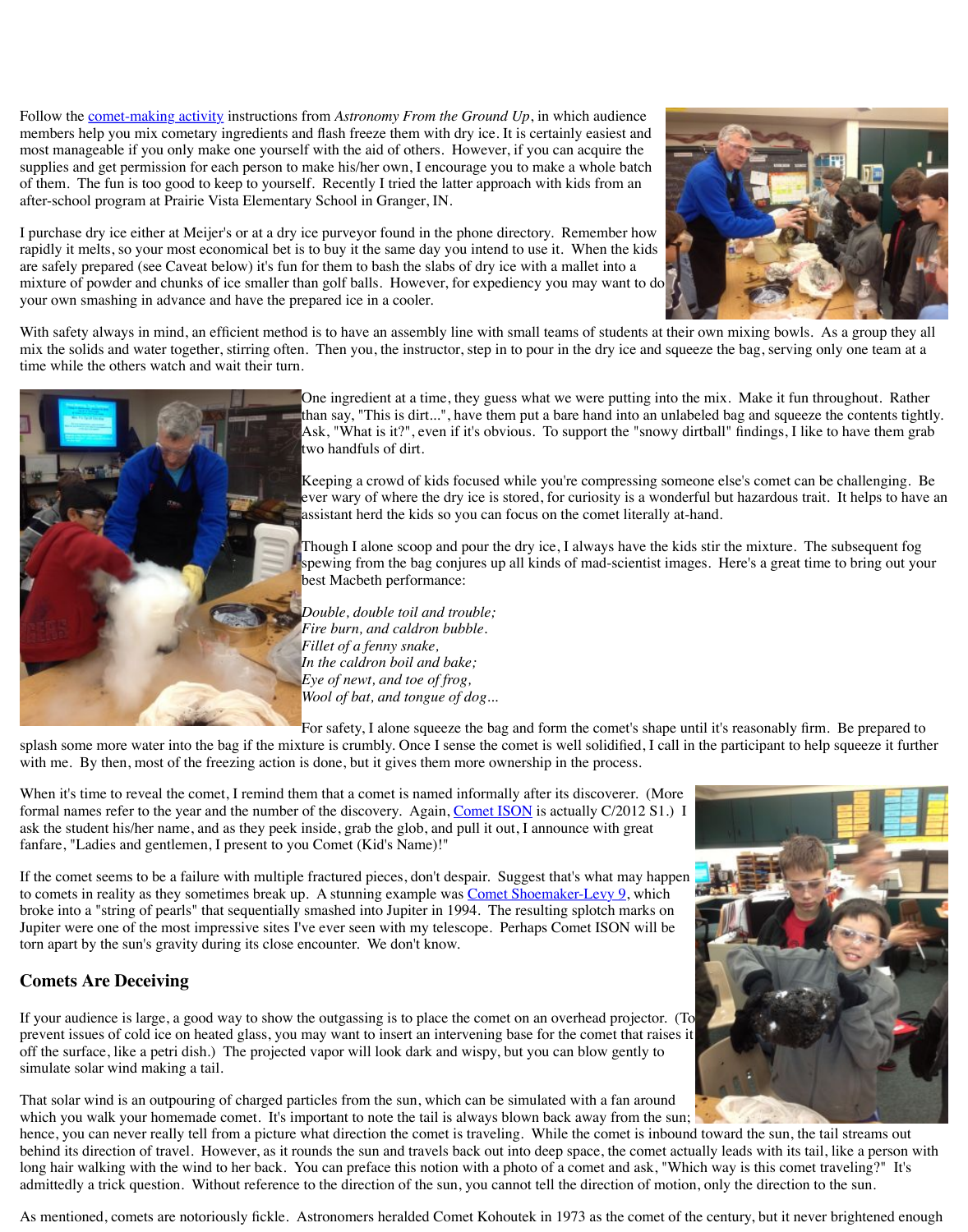to meet public expectations and was a major letdown. Frankly, we don't know how PANSTARRS or ISON will pan out. To convey the unccertainty, give each participant a 3x5 card with "Good" written on one side and "Not Good" printed on the other (or use your choice of words). Ask them, based on what little they really know about the predicted comet, whether they think the comet will be visibly a good show or not. Have everyone place their cards on the table with their prediction face-up, and tally results. Next, have everyone hold their card at shoulder height and drop them to the floor on the count of three. Again tally the results. Suggest the odds of a good sighting for the two big comets of 2013 are somewhere between their best guess and the random drop. Basically you want them to know it's not a certainty.

# **Caveats**

Creating a comet in the classrom is a fun, messy, hands-on affair, but it does require safety precautions. Rather than being a cause not to do engaging science, the hazards are a great teaching opportunity.

For example, before introducing the ingredient ammonia, we discuss the issue of how to smell mixtures in a chemistry class. You never want to put your nose over a liquid and sniff hard. Ask them to suggest alternative techniques. I show the students how to wave a hand gently over the container to get a waft of the compound, and one by one we pass the container down the line and practice. The ammonia I use is blue window cleaner, whose odor I have them describe and guess what it is.

Of course, the activity opens with a description of the hazards of dry ice, which is carbon dioxide that is frozen to a temperature below -109 degrees Fahrenheit. Anyone near or handling dry ice needs gloves to prevent rapid freezer burn. When it comes time for mixing the dry ice in water, I prefer to choose students wearing long sleeves, if possible, just to minimize skin exposure.

All participants need eye protection, for dry ice compressed in a bag of water tends to spatter unpredictably. That volatile tendency is also why the instructor should be the one to squeeze the freezing mixture initially. Make enough comets and you'll see you sometimes have only frosted vapor pouring out of the bag, but other times bits of ice, dirt, and water will unexpectedly spill out onto the table. It's good theater, but a mess.

After the comet is made, the instructor can rolll the finished product around in his/her hands to show how the extreme dry ice and relatively warm water have become a very cold but manageable piece of water ice. That said, there may be some chunks of unmixed dry ice in the cometary amalgam, so I don't let kids handle the finished product with bare hands.

If you put the outgassing comet in a freezer bag for the student to take home, do not zip it up completely. You can, briefly, to show how the outgassing inflates the bag, but the bag may fully expand and loudly pop if you seal it.

Go forth and enjoy making your own comets. Our next solar system recipe will be primordial soup.

Two videos, below, were added to this article in September 2013. First, host Gordy Young of Experience Michiana makes a dry ice comet on a YouTube video provided courtesy of WNIT Public Television.

The second video shows a rare plume of vapor outgassing from a dry ice comet during a demonstration with teachers from the South Bend Community School Corporation. Very cool feature, comparable to what may happen on real comets.